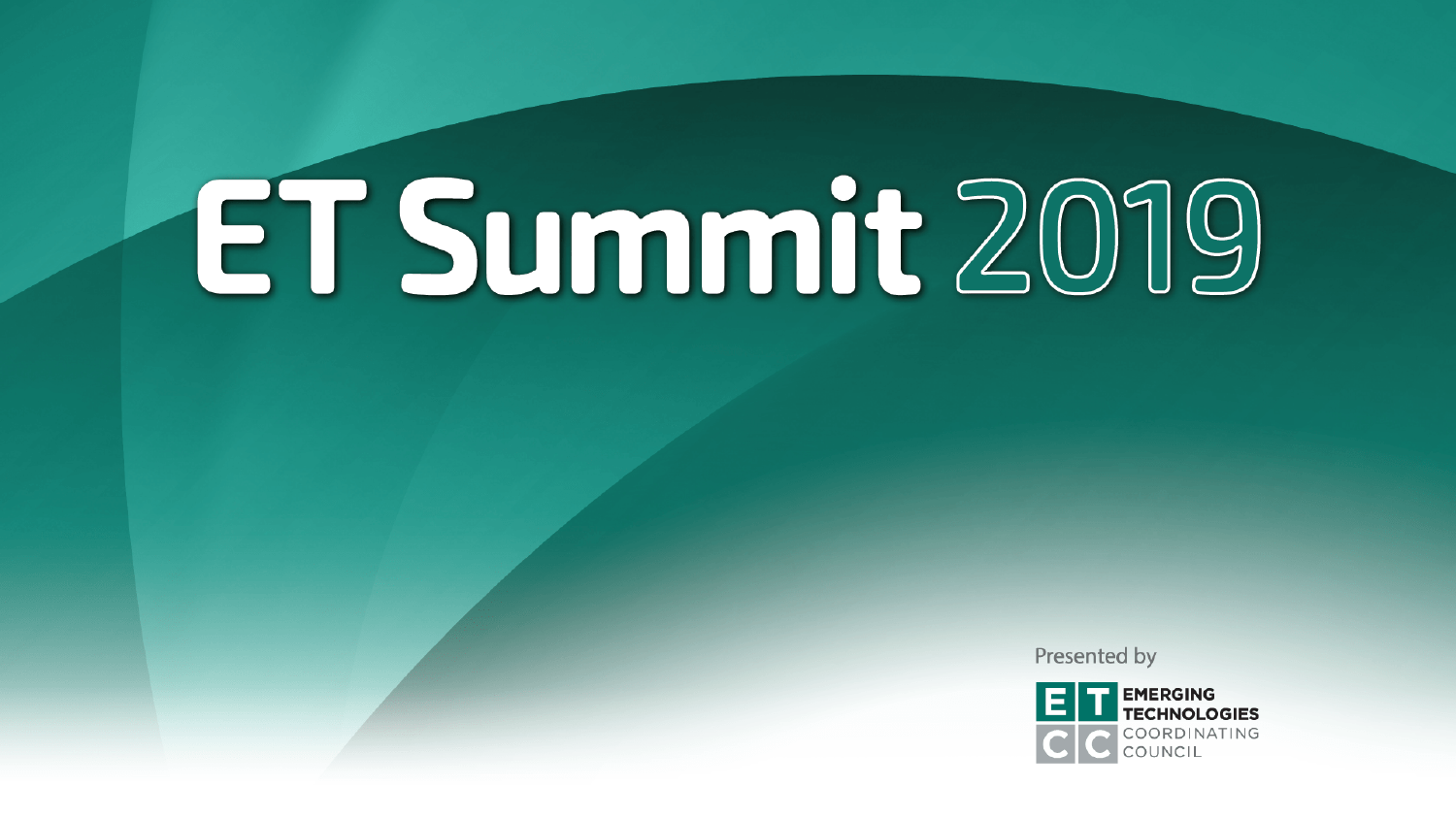

## **Normalized Metered Energy Consumption (NMEC) Programs:**

### New Opportunities and Challenges

Sarah Monohon

**Consultant** 

Evergreen Economics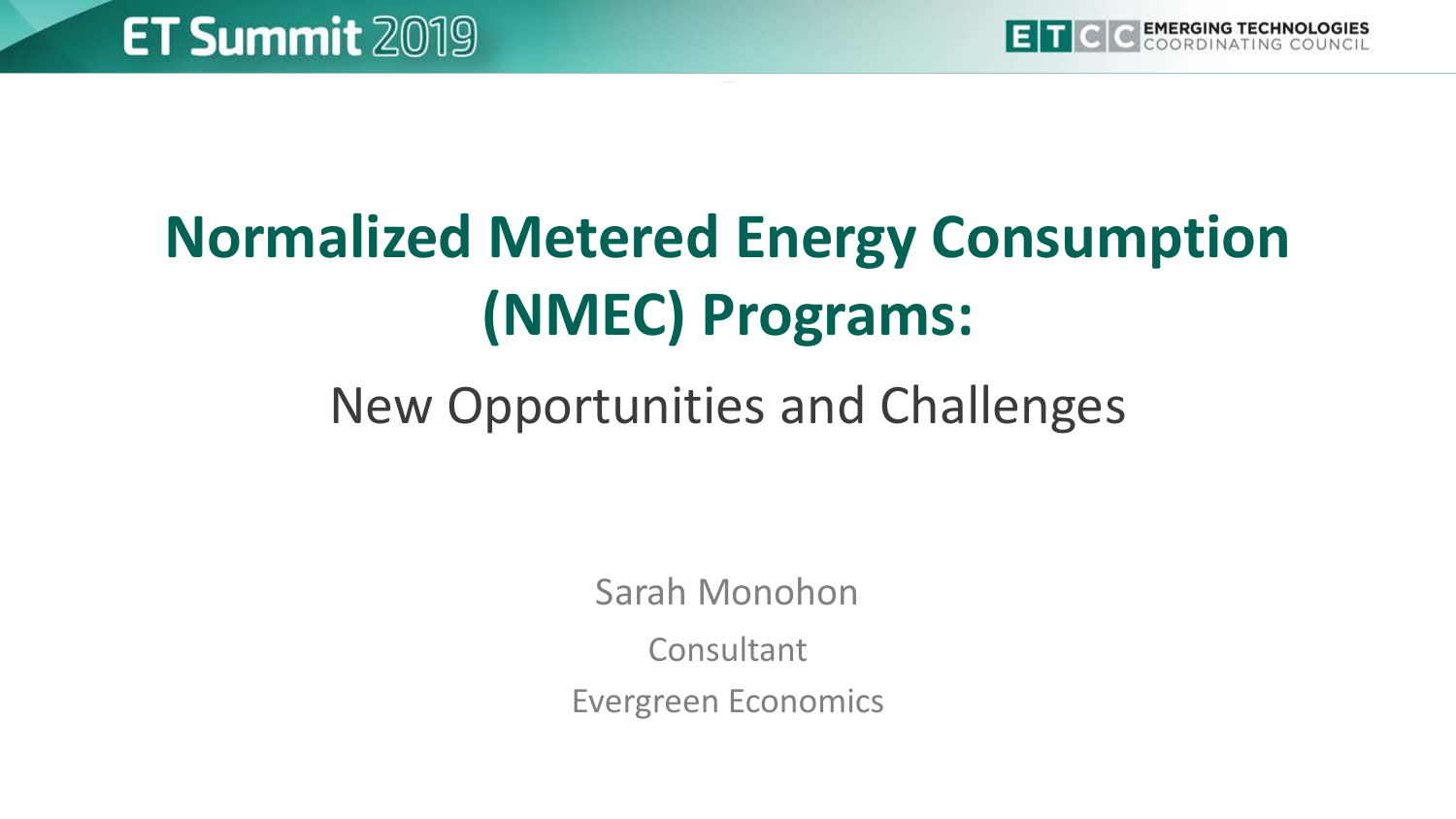

#### **Context**

- NMEC enables implementers to offer unique bundles of measures, where the savings claimed (and incentives paid) are based on savings observed at the meter
- CPUC classifies NMEC programs and projects as Custom, subject to all custom rules and requirements
	- Submit applications for each project
	- Determine appropriate baseline
	- Receive approval before proceeding with the project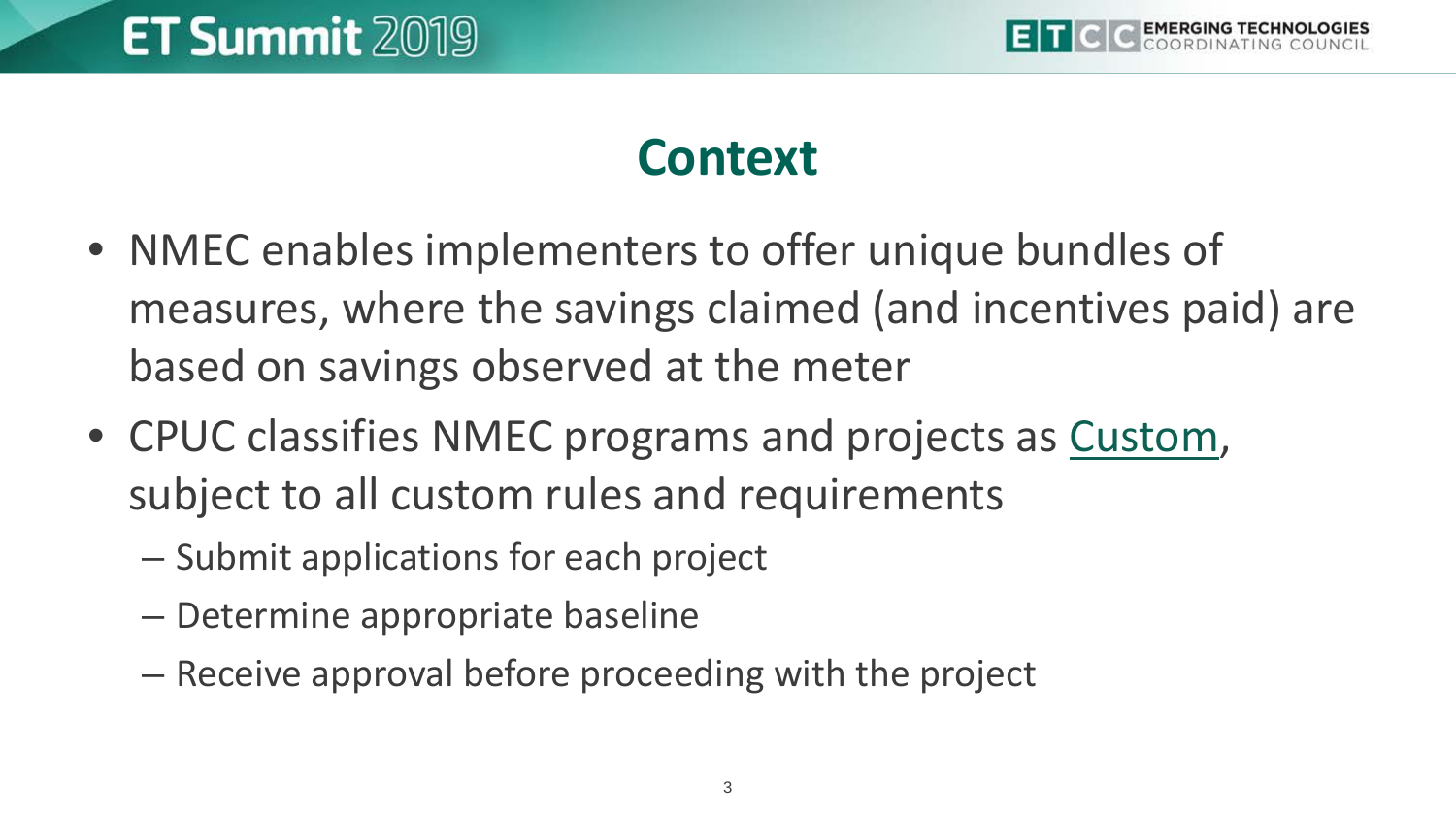

#### **Opportunity**

- Retail chains are willing to adopt new measures
- Prefer to budget, schedule, and complete projects across branches simultaneously.
- Many can wait for incentives, but can NOT wait for the custom approval process to learn which branches are eligible.

#### **Can we streamline the application and approval process for chain businesses?**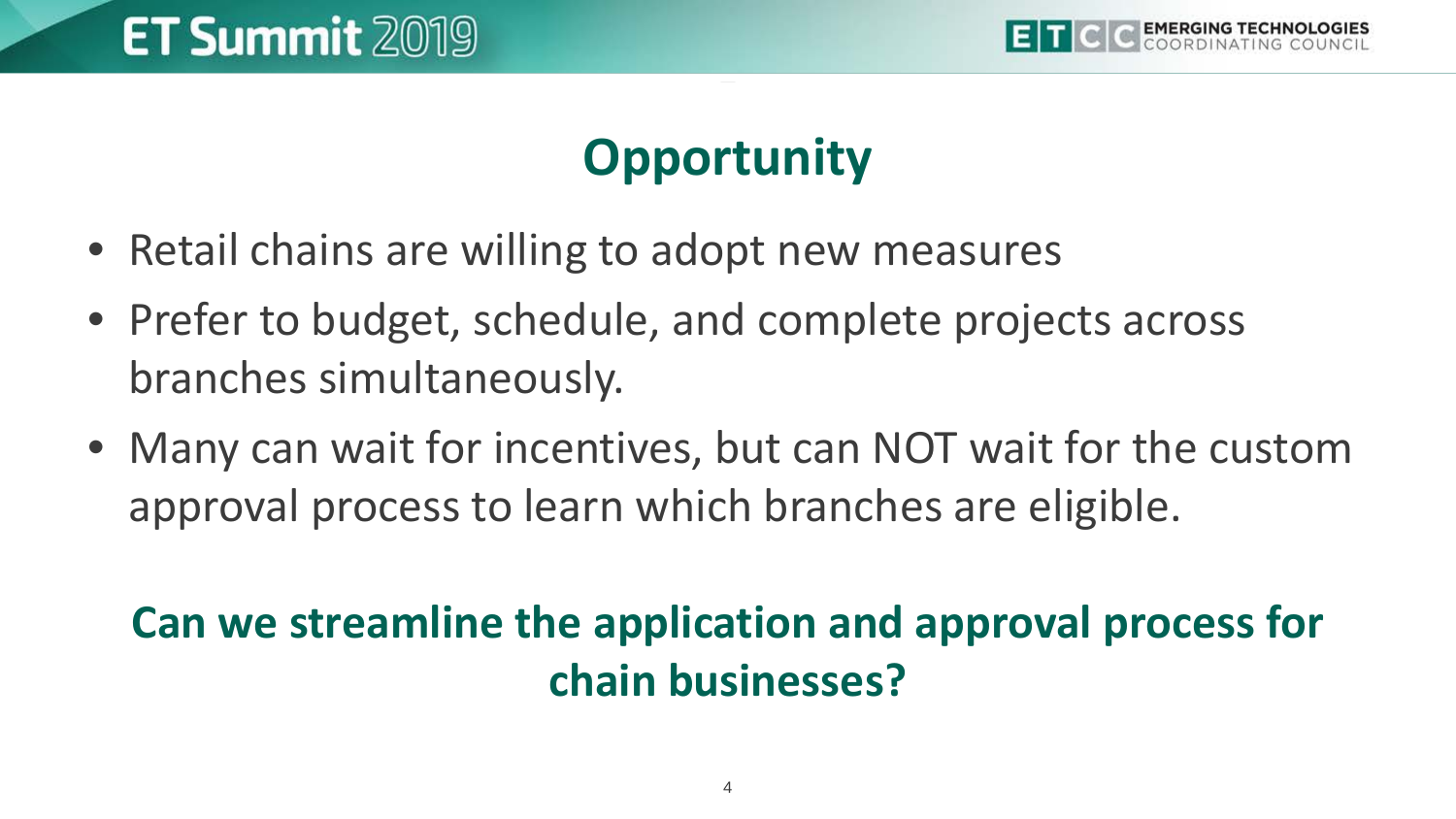#### **Approach**

Define a pre-screening protocol to confirm branches are sufficiently similar to share an application.



Develop baseline models of energy consumption that meet NMEC requirements for each branch.

Test whether a matched comparison group can be extracted from the remaining branches.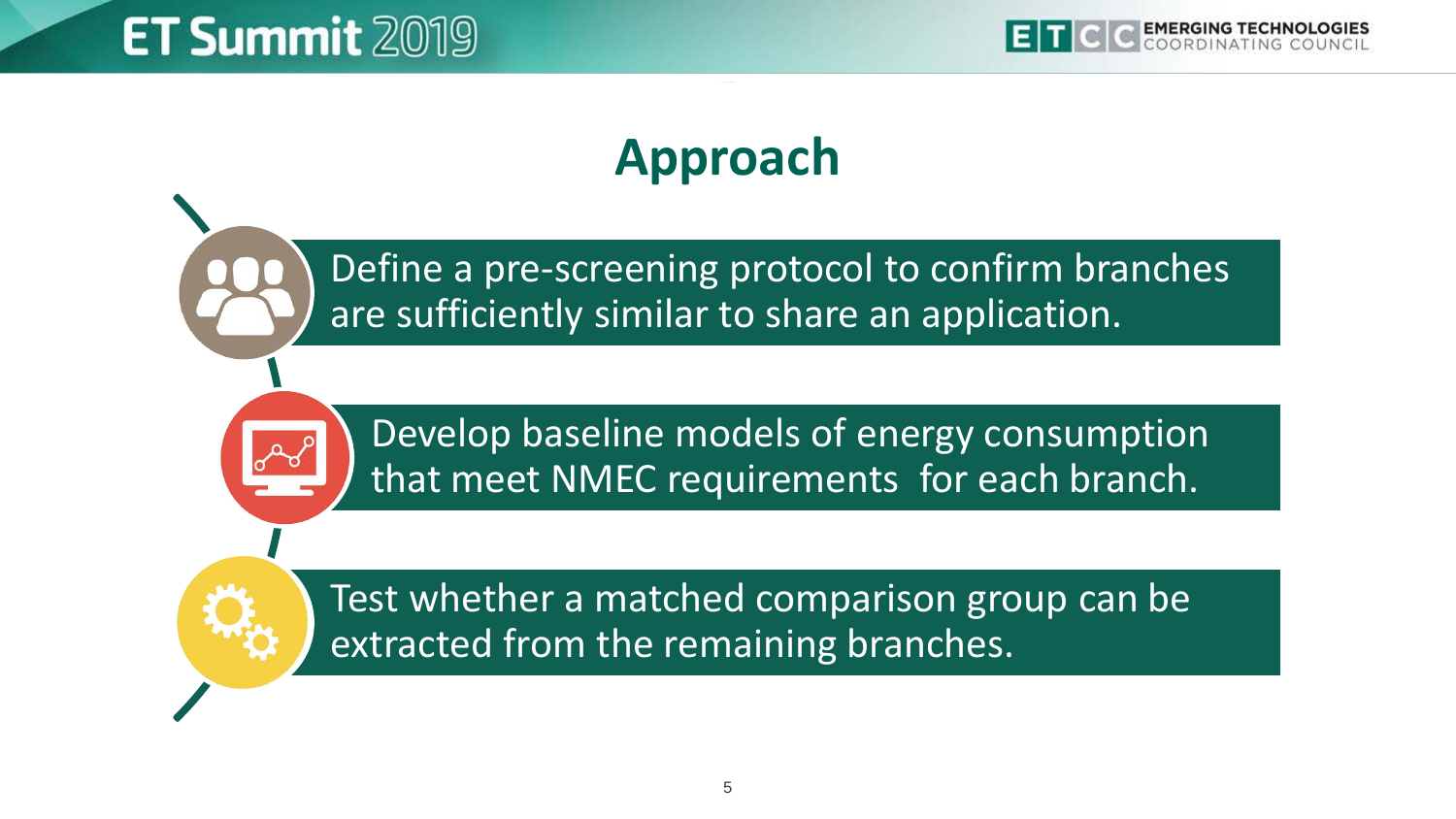#### **Baseline Usage by Chain and Branch**



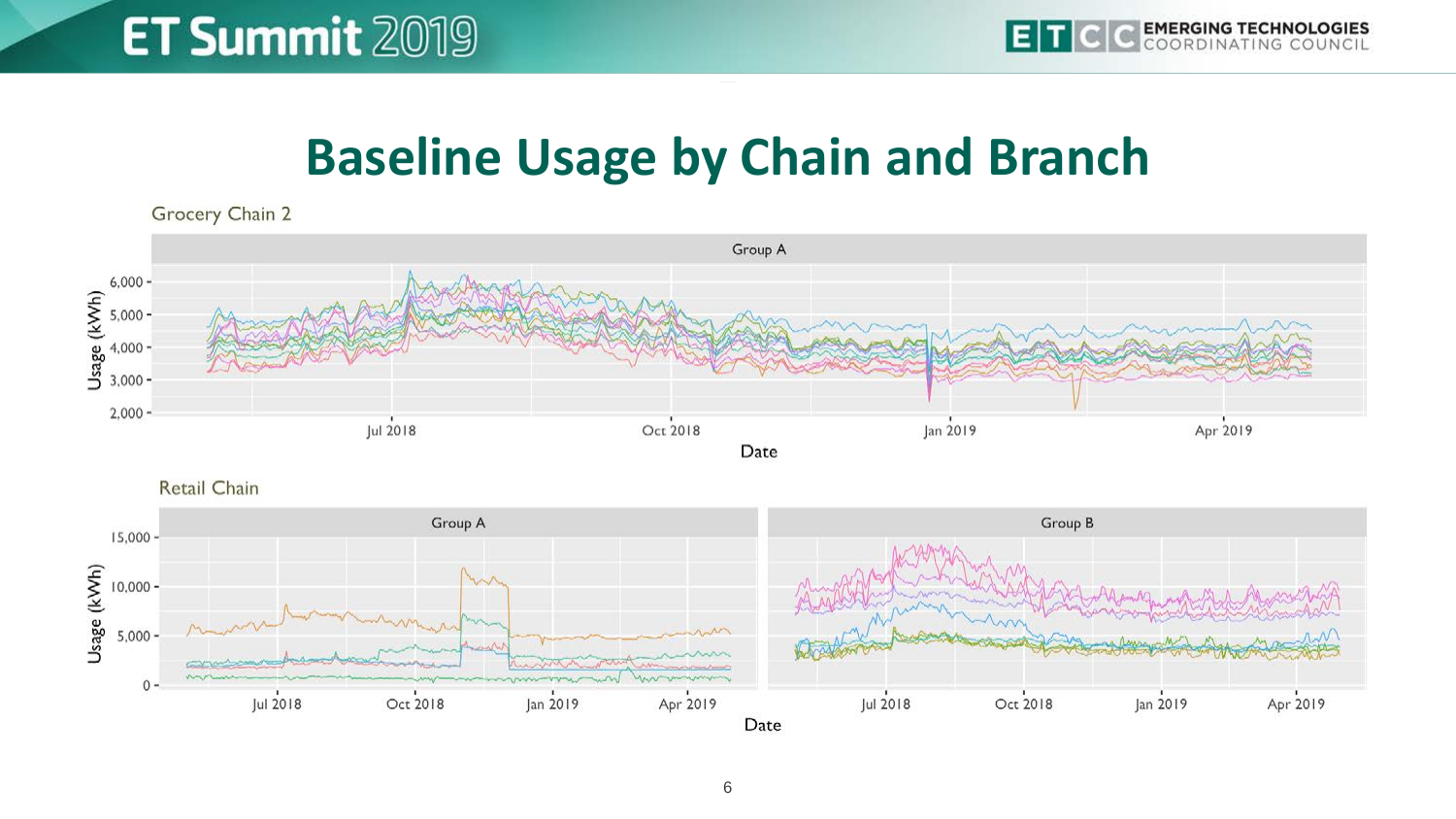#### **Pre-Screening**

#### **Concurrent Participation**

- Net Energy Metering (NEM)
- Demand Response (DR)
- Third party programs

#### **Data Cleaning**

- Flag outliers
- Non-routine event (NRE) detection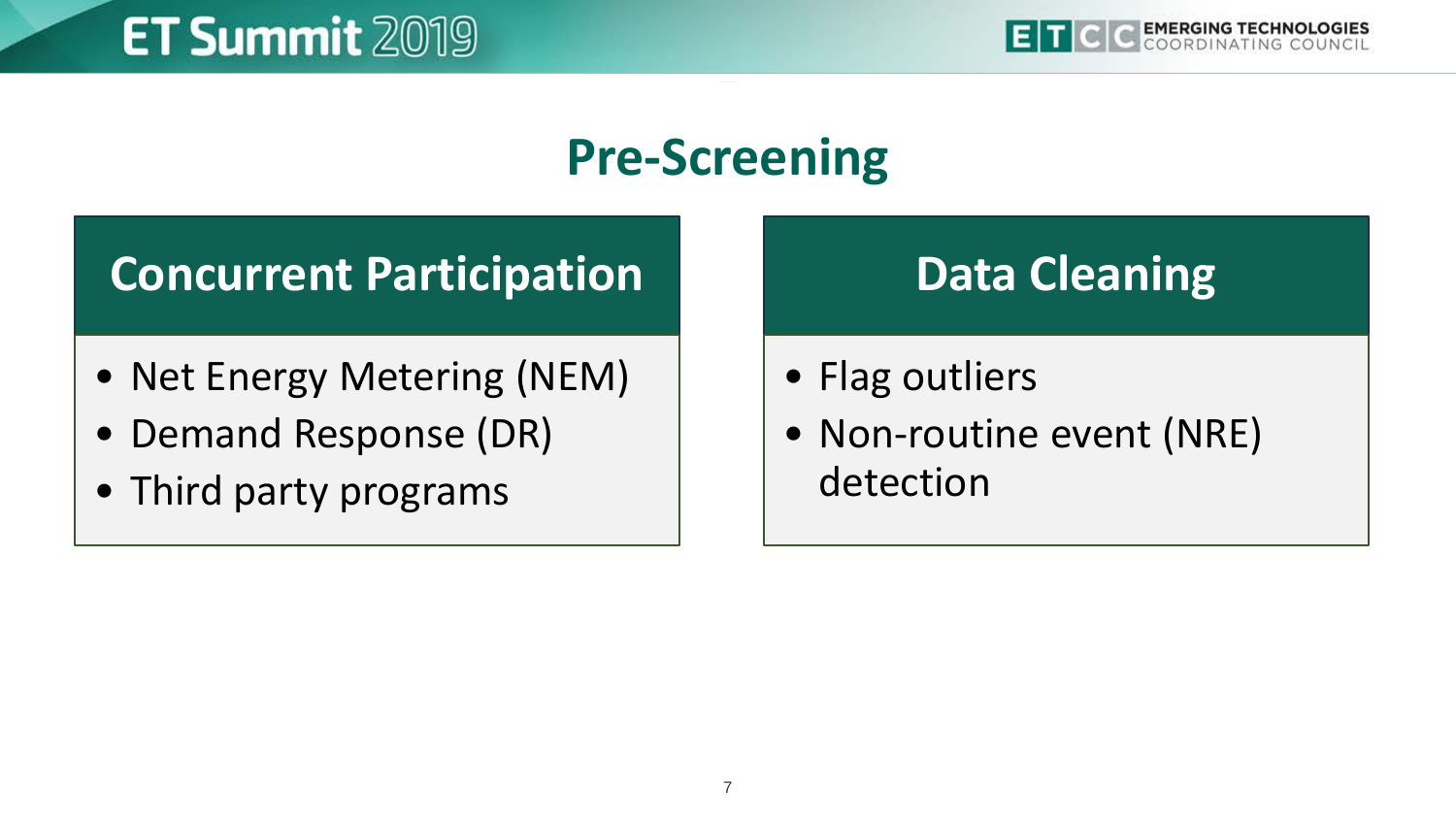#### **Pre-Screening**

#### **Concurrent Participation**

- Net Energy Metering (NEM)
- Demand Response (DR)
- Third party programs

#### **Data Cleaning**

- Flag outliers
- Non-routine event (NRE) detection

Will it have the **same impact** in the baseline as the reporting period?

Do we need more information to explain **strange patterns** in baseline usage?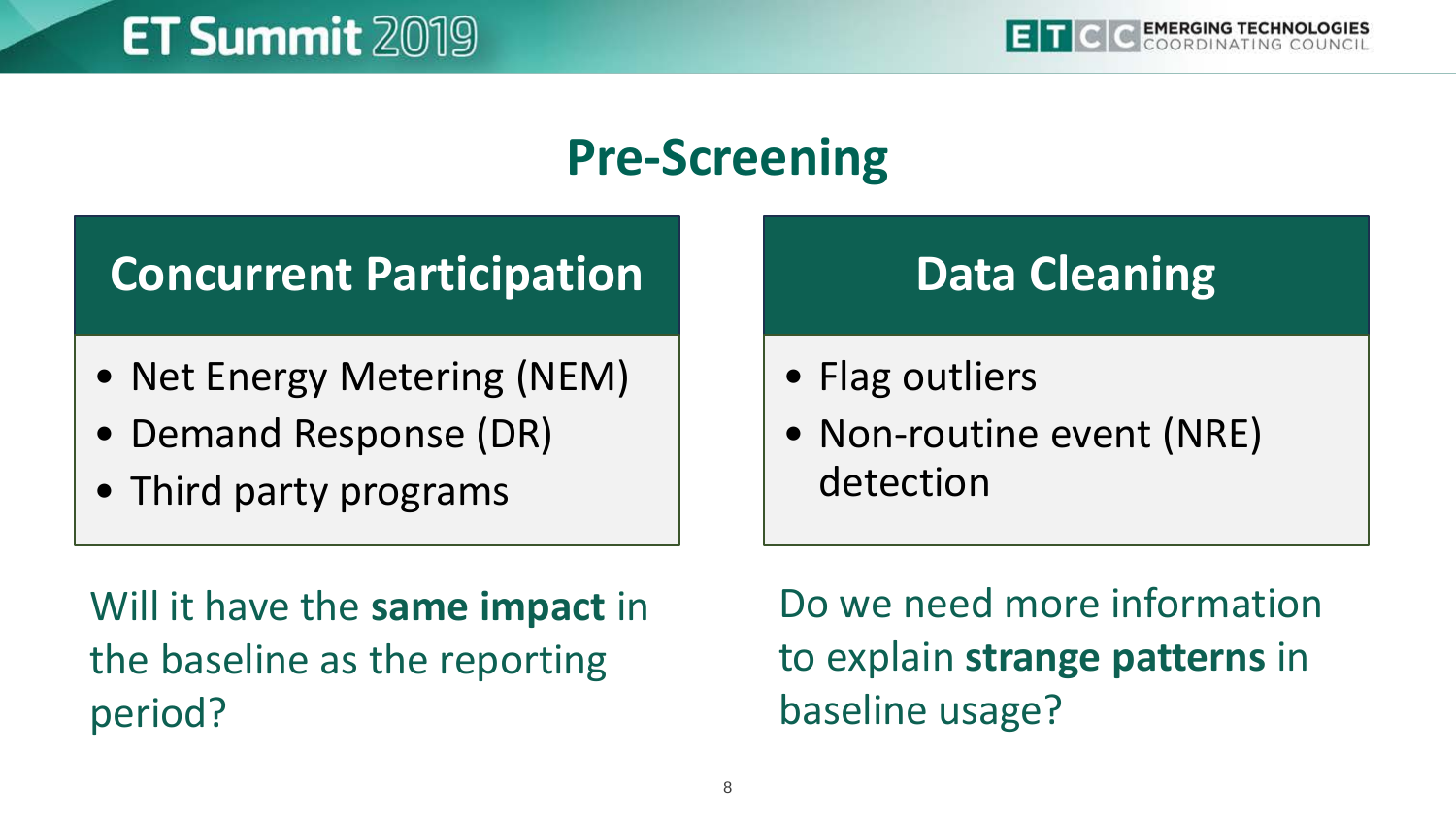

#### **Difficult Building Example**

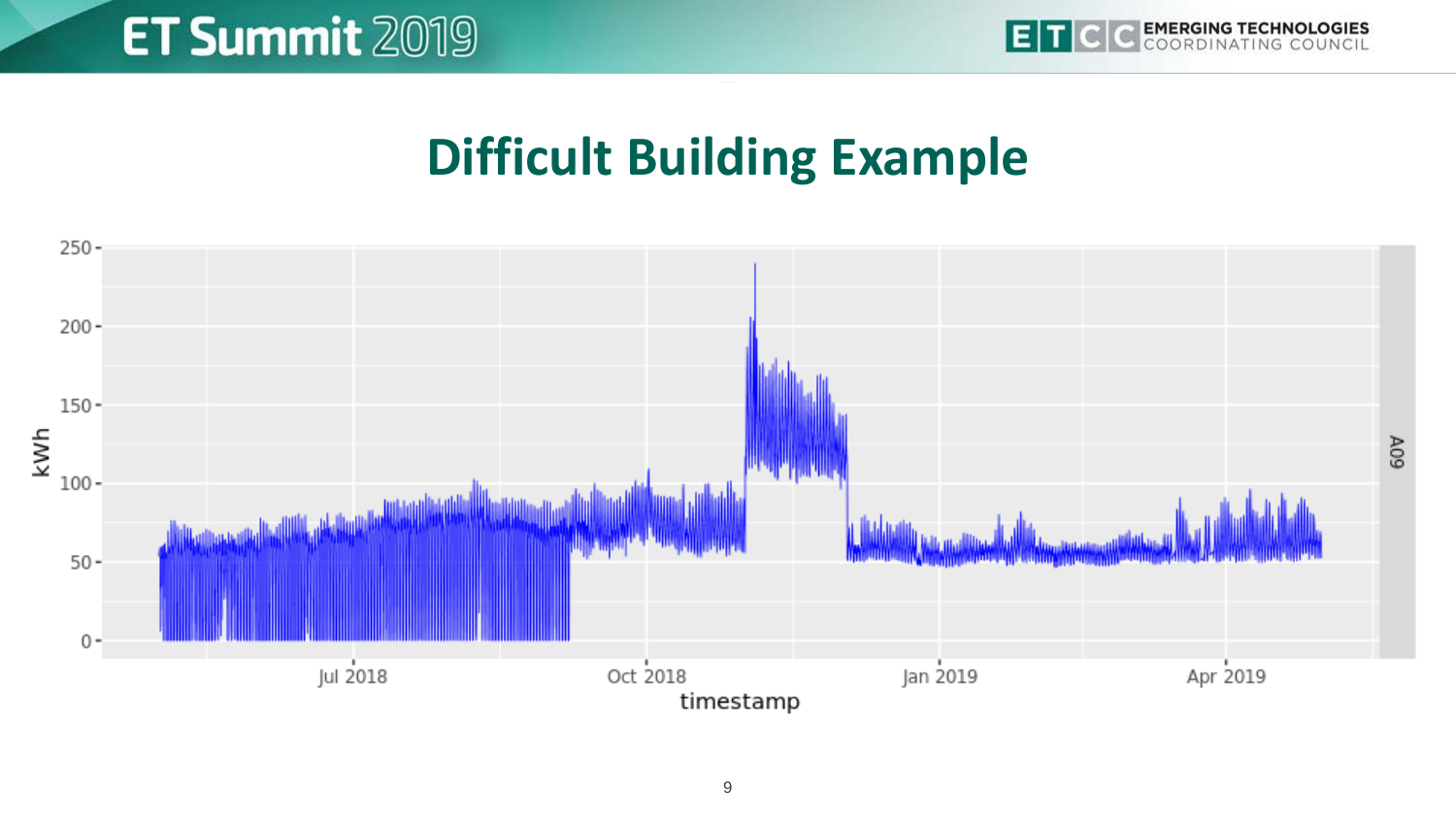

#### **Simple Building Example**

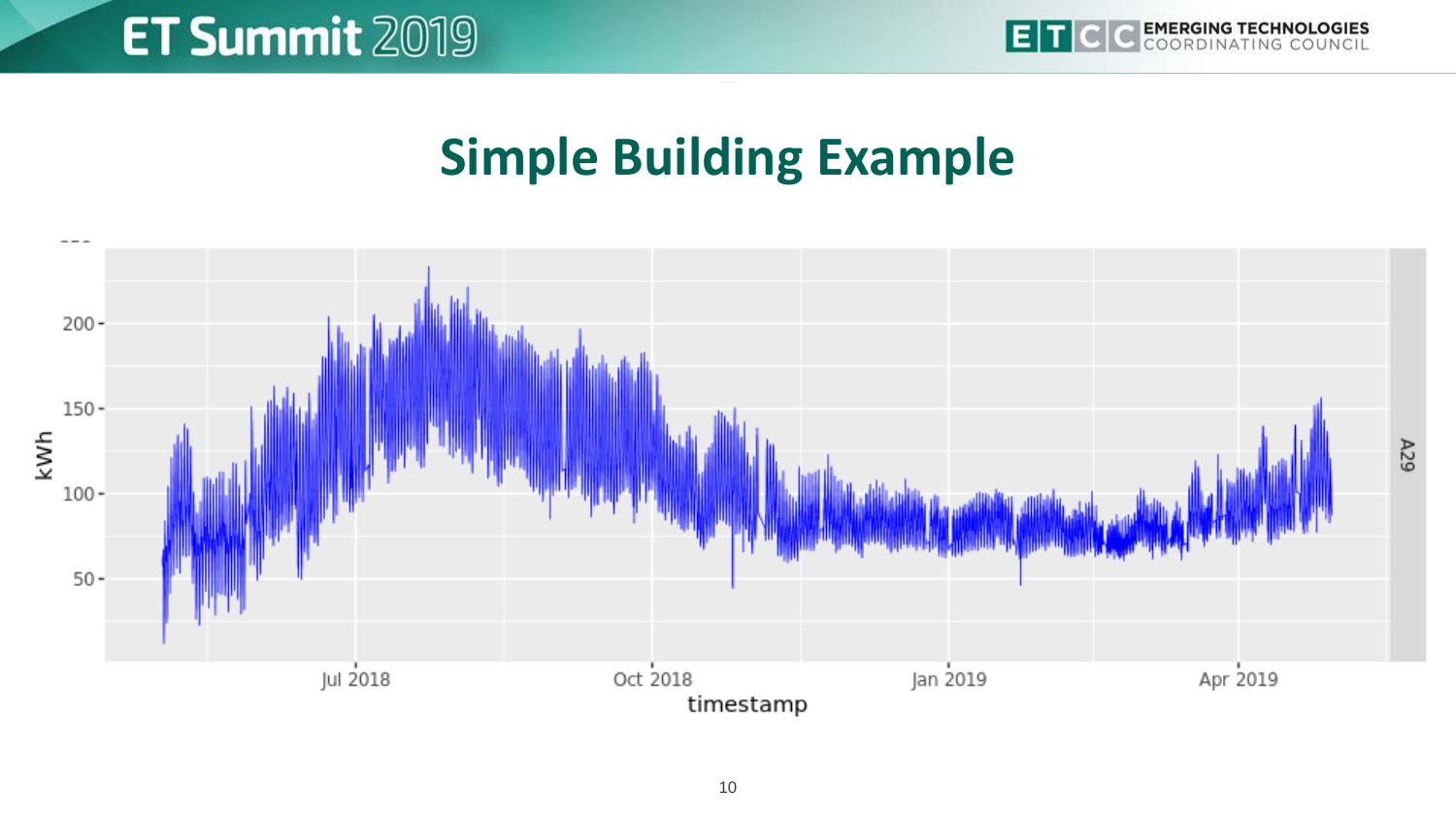

#### **Next Steps**

#### Finalize individual baseline models

#### Develop matched comparison group